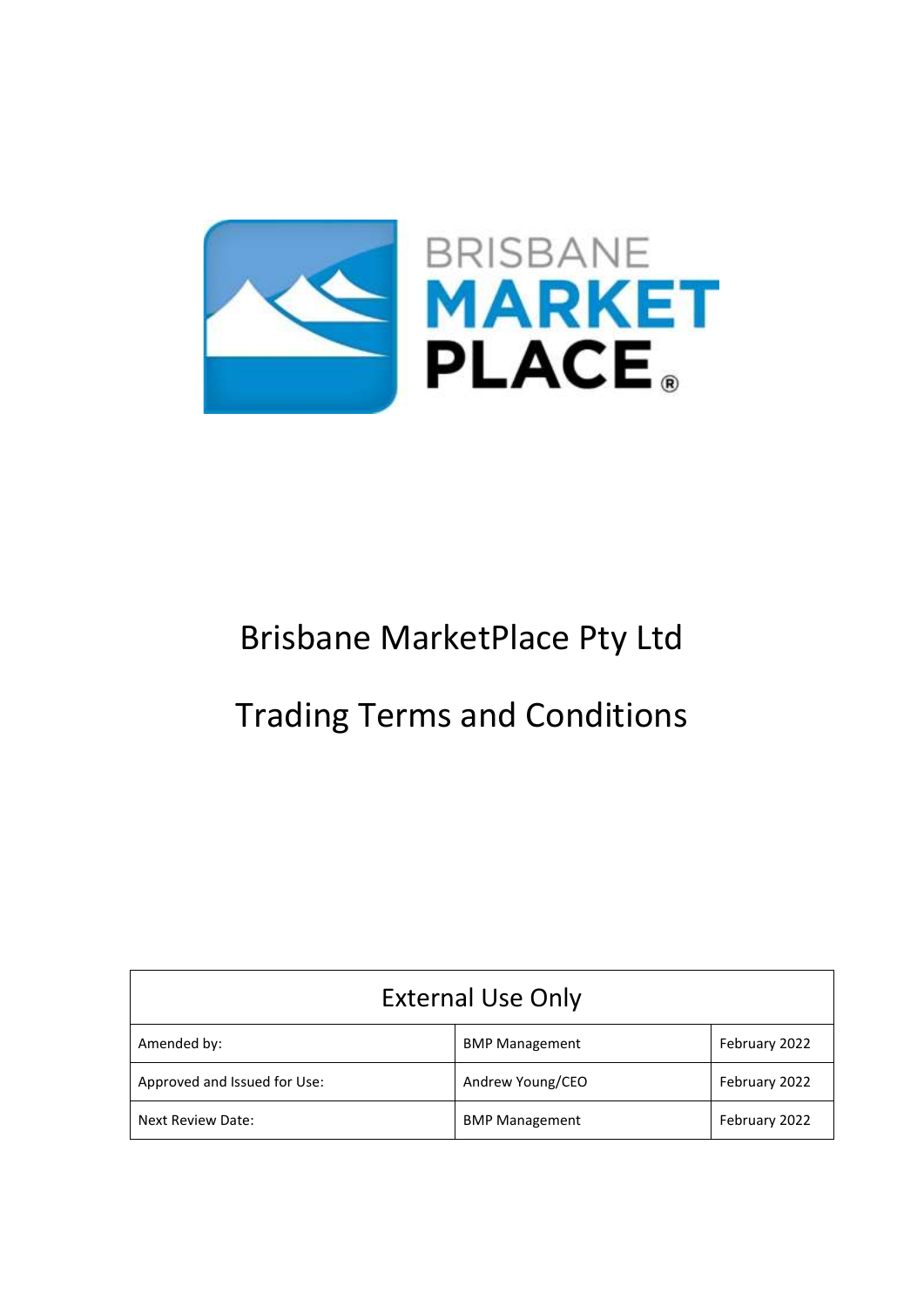

## Index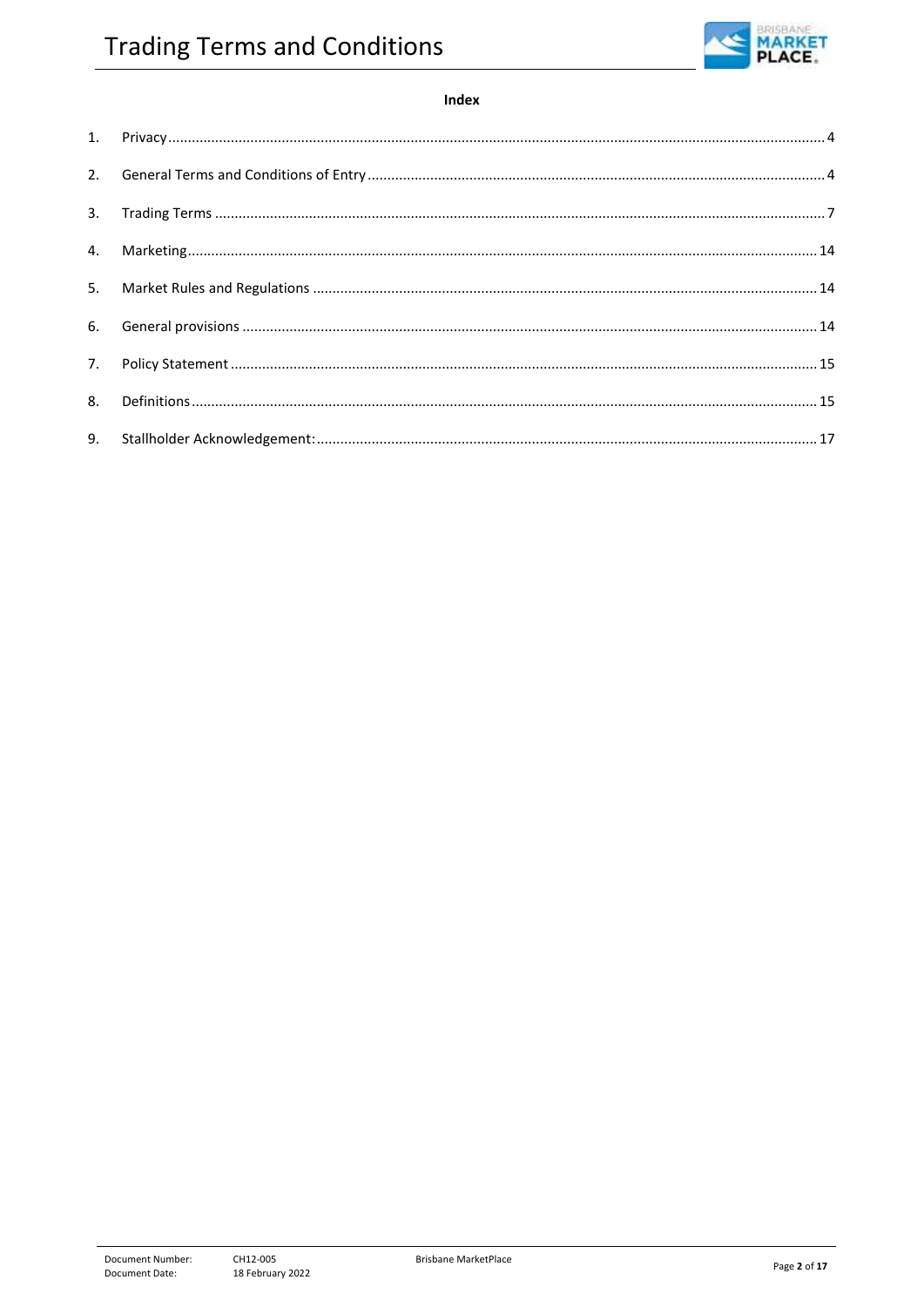

*We are:* Brisbane MarketPlace Pty Ltd (BMP)

*Our address is:* 385 Sherwood Road, Rocklea Qld 4106 (the Land)

*ABN:* 67 106 709 077

These Trading Terms and Conditions (**Trading Terms and Conditions**) regulate the business relationship between you **(Stallholder, you)** and BMP (**BMP, we, us, our**). When you book and pay for a Stall from us, you agree to be bound by the Ancillary Documents which are deemed to form part of these Trading Terms and Conditions. The Stallholder must comply with these documents upon a copy of them being provided to the Stallholder.

You acknowledge and agree that you have been provided with a copy of, or provided with access to, the aforementioned documents at the time of your application to be a Stallholder.

All Stallholders at the Saturday Fresh Market (**the Market**) must apply to book a Stall at the Market using BMP's Stallholder Application form.

BMP is not obliged to consent to a Stallholder Application and reserves the right to accept or reject any Stallholder Application in our sole discretion.

BMP's consideration of a Stallholder Application is subject to:

- a) a completed Stallholder Application form being submitted to us:
- b) your agreement to these Trading Terms and Conditions; and
- c) your acknowledgement of receipt of and compliance with the Ancillary Documents.

BMP's acceptance of a Stallholder Application will be notified to the Stallholder in writing. If we do not accept a Stallholder Application, the applicant will be notified in writing.

You acknowledge and agree that by submitting your application for a Stall at the Market (whether or not such application is approved), or by renewing your occupancy of a Stall at the Market, that you have read and understood and agree to comply with Brisbane MarketPlace Trading Terms and Conditions and the Ancillary Documents. Further, you acknowledge and agree that you have been provided with a copy of, or provided with access to, the aforementioned Brisbane MarketPlace Trading Terms and Conditions and Ancillary Documents at the time of your application to be a Stallholder.

You may obtain copies of the associated documents and application forms referred to in these Trading Terms and Conditions by contacting us as follows:

- Email: [bmp@brisbanemarkets.com.au](mailto:bmp@brisbanemarkets.com.au)
- Tel: (07) 3915 4277
- Fax: (07) 3915 4291

Website: [www.brisbanemarketplace.com.au](http://www.brisbanemarketplace.com.au/)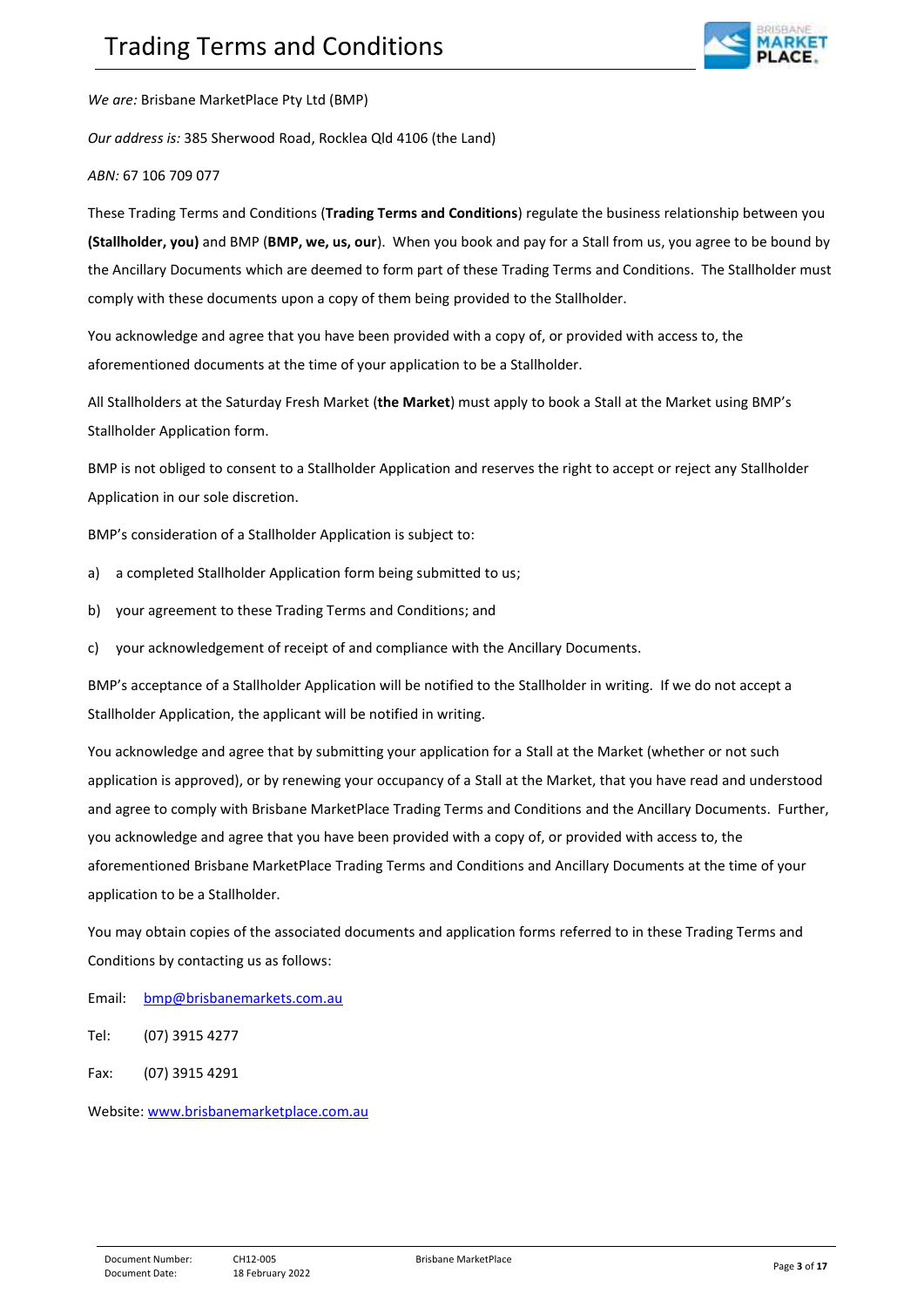

## <span id="page-3-0"></span>**1. Privacy**

1.1 You acknowledge and agree that by submitting your application for a Stall at the Market (whether or not such application is approved), or by renewing your occupancy of a Stall at the Market, you confirm that you have read the Privacy Policy and agree to your personal information being handled in accordance with the terms of that Policy.

#### <span id="page-3-1"></span>**2. General Terms and Conditions of Entry**

- 2.1 The Stallholder acknowledges that the Land upon which the Market is operated is the private property of Brisbane Markets Limited (Owner).
- 2.2 All Stallholders entering upon the Land and the Market agree to:
	- a) comply with these Trading Terms and Conditions and the Ancillary Documents; and
	- b) exercise caution and take an appropriate level of care for their own safety, the safety of any minors or persons in their care, and the safety of others.
- 2.3 If Stallholders wish to enter upon the Land and the Market but are not willing to comply with these General Terms and Conditions of Entry, they should then immediately leave the Market and the Land.
- 2.4 The Owner, and BMP as the licensee of the Land on which the Market is operated, reserve the right to refuse admission to any person, or to require any person already on the Land or within the Market to leave the Land and the Market, for any reason and at any time in the sole discretion of the Owner or BMP. BMP may refuse admission to a Stallholder or require a Stallholder on the Land or within the Market to leave the Land and the Market at any time where the Stallholder is in breach of the covenants and obligations of the Stallholder under these Trading Terms and Conditions or the Ancillary Documents.
- 2.5 In order for BMP and the Owner to maintain a safe, secure and quality-driven operating environment for persons visiting the Market and for Stallholders carrying on business activities within the Markets, all persons entering upon the Land and the Market shall behave in accordance with our reasonable directions and not behave in an offensive or generally anti-social manner and must not make disparaging comments about BMP. In particular, all Stallholders entering the Land and the Market must agree to be bound by and comply with the following:
	- a) You must not (unless otherwise authorised):
		- i) enter the Market except during the times and dates displayed on the entrance signage or on our website, specifying the Market Trading Hours;
		- ii) ride bikes, skateboards, roller blades or scooters within the Market;
		- iii) permit animals to enter upon the Land and the Market (excepting assistance dogs or other animals as agreed by BMP, or as otherwise permitted under these Trading Terms and Conditions);
		- iv) distribute hand bills or other advertising materials;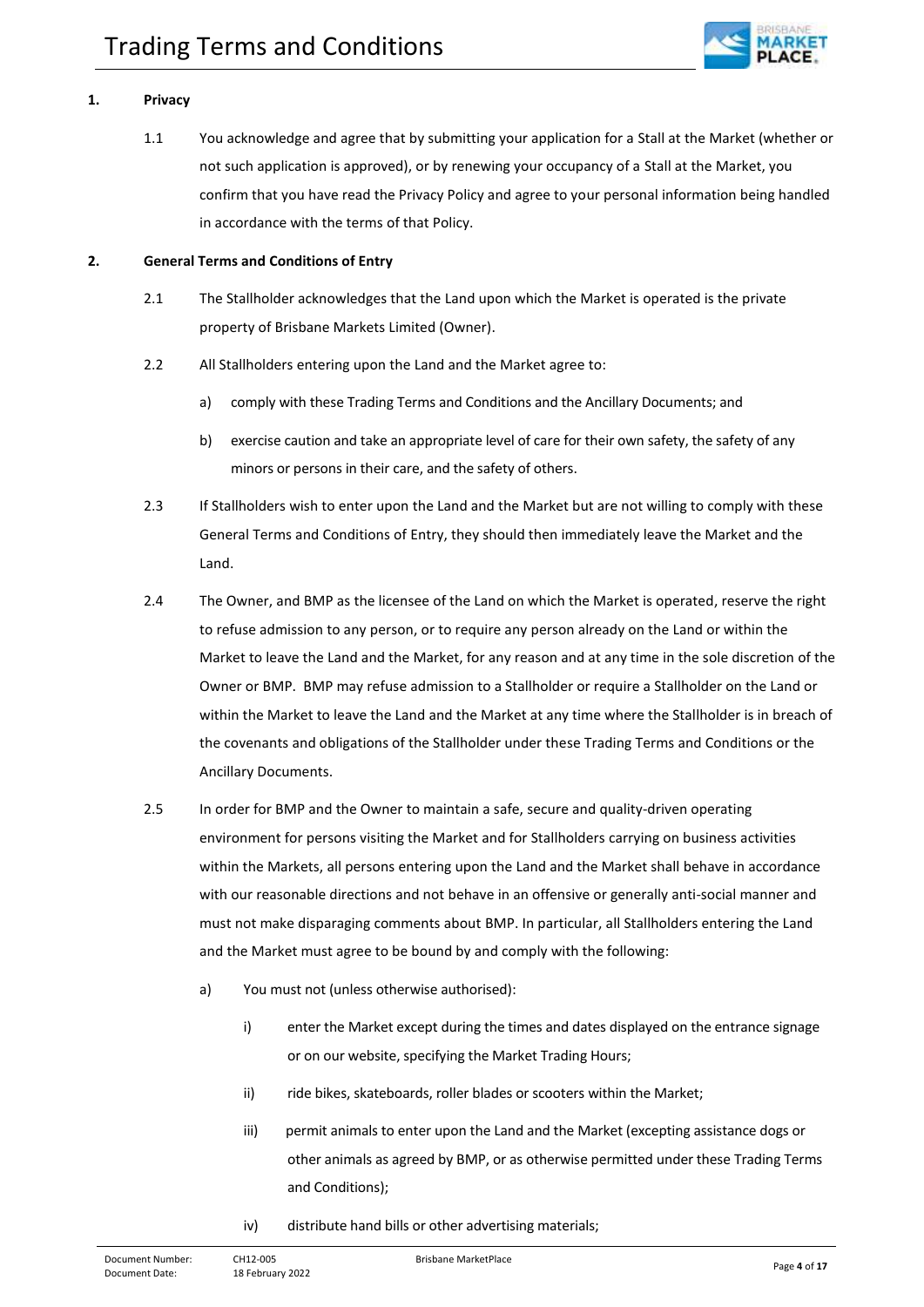

- v) solicit unauthorised products or business;
- vi) attempt to sell any product or service unless otherwise authorised by BMP;
- vii) attempt to sell counterfeit goods, illegal, prohibited, or unauthorised goods, or weapons, knives and swords, including martial arts items and display pieces, any guns, replica guns or toy guns, and pornography;
- viii) attempt to sell declared invasive plant or pest species;
- ix) photograph, record or film this Land and / or the Market;
- x) smoke at the Market in any of the designated non-smoking areas;
- xi) bring illicit substances, or hazardous chemicals into the Market including alcohol for the purpose of consumption or sale, tobacco, nicotine or tobacco related products for sale, or medications for sale or otherwise;
- xii) light a fire or naked flame within any area of the Land or the Market;
- xiii) move a vehicle within the Market trading area during Market Trading Hours;
- xiv) dispose of any liquids or waste items into drains, gardens, rubbish bins or other nonapproved areas of the site;
- xv) park vehicles, including forklifts, in the designated food court trading area, in the internal Market area, in another Stallholders designated Stall, or any non-approved parking areas;
- xvi) connect any electrical item that is not tested or tagged in accordance with AS/NSZ 3760 in-service safety inspection of electrical equipment, and is not approved for use by BMP;
- xvii) attach any tarpaulins, ropes, chains, sticky tape, signage or other to any structure;
- xviii) use or remove equipment that does not belong to you; or
- xix) place or store equipment or stock in walkways within the Market, within other Stallholder areas, in non-designated Market areas or on the Owners property.
- b) You must:
	- i) obey an instruction of an Authorised Officer of the Owner, BMP or a BMP Employee;
	- ii) enter upon the Land and the Market at your own risk;
	- iii) take full responsibility for any minors or persons in your care that may be accompanying you;
	- iv) inform BMP of any incidents or accidents in person during Market trade or via the Market Hotline number (m) 0452 502 815;
	- v) comply with the Ancillary Documents;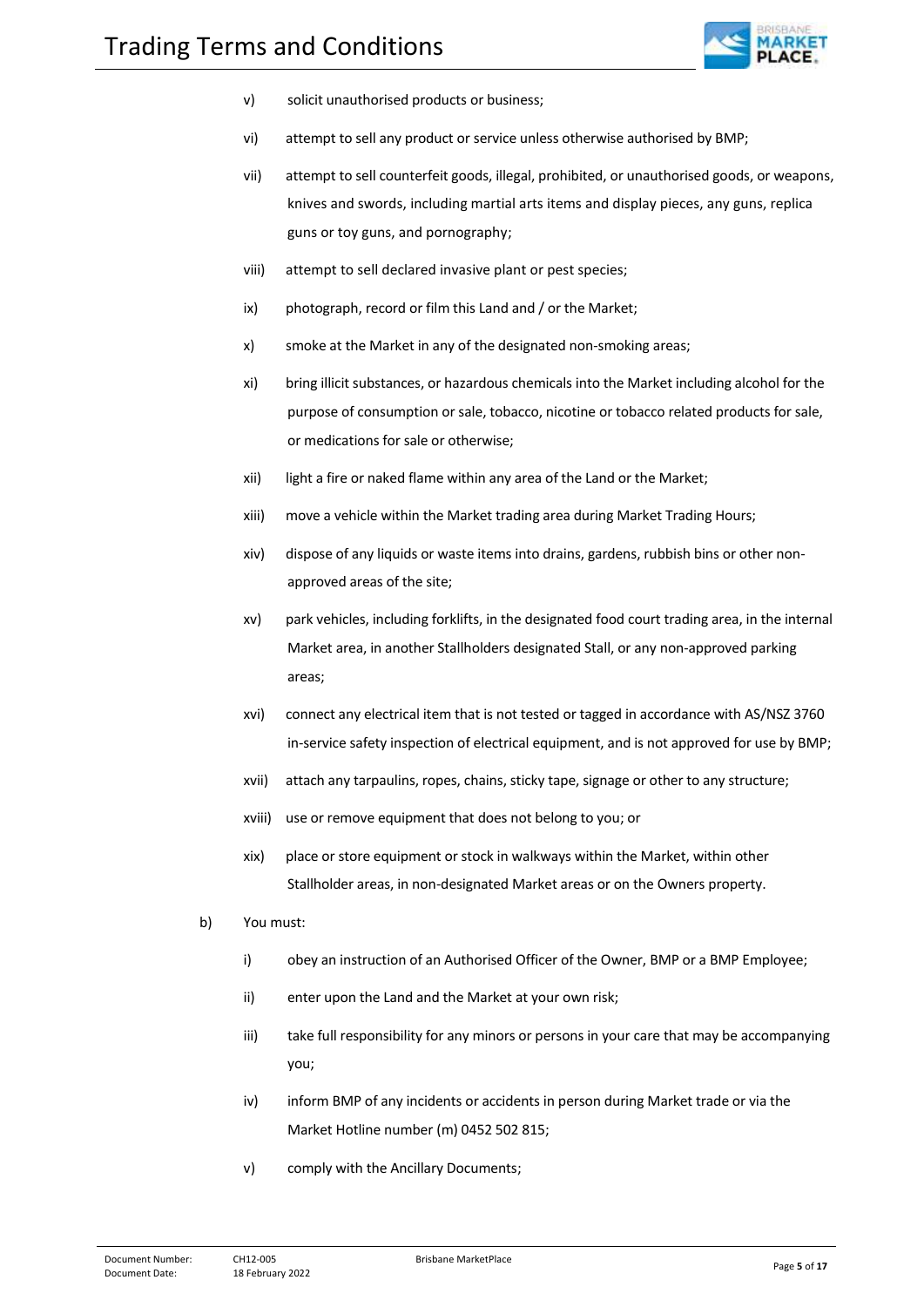

- vi) cross roads at the designated pedestrian crossings and comply with all directional signs and warning notifications, and park all vehicles in approved parking areas only;
- vii) secure all equipment, including marquees so they do not pose rink of injury or damage to any persons or property;
- viii) manage your customers within the vicinity of your Stall, including managing queues and spacing as required;
- ix) undertake any health check required by BMP prior to attendance at the Market, if required; and remove all equipment and waste items from the site at the end of the Market trade.
- 2.6 Limits of BMP's Liability
	- a) BMP and any BMP Employee are not liable for anything they may do or omit to do, or for any loss or damage to any vehicle, property or goods, or death or injury to any person however caused.
	- b) Any covenant, warranty or obligation of BMP which is implied by legislation or the common law is excluded, unless it cannot lawfully be excluded. To the extent that BML cannot exclude the operation of any covenant, warranty or obligation which is implied by legislation or the common law, BMP will be liable only for any loss or damage to any vehicle, property, goods or death or injury to any person to the extent that BMP has breached that implied covenant, warranty or obligation, but is then liable only for the loss or damage directly cause or contributed to by BMP.
- 2.7 Stallholder's Risk

The Stall, the Stall Items for sale, the property of the Stallholder and the exercise of any right or remedy by the Stallholder under this document are at the sole risk of the Stallholder.

2.8 Stallholder's Indemnity

The Stallholder releases and indemnifies BMP against any claim arising from any:

- a) loss, damage, death or injury to any property or person in or about the Market caused or contributed to by the Stallholder or any use of occupation of the Stall by the Stallholder;
- b) neglect or default of the Stallholder; or
- c) any combination of those things.

## 2.9 **No Warranty of Suitability**

- a) BMP gives no warranty (either present or future) as to the suitability or adequacy of the Stall or the Market or the use to which the Stall may be put. The Stallholder shall be deemed to have accepted these Trading Terms and Conditions with full knowledge of and subject to any prohibitions or restrictions on the use of the Stall from time to time under or pursuant to any statute.
- b) The Stallholder shall, at its cost and with the consent of BMP obtain, maintain and comply with all consents, approvals, licenses and all other requirements of local and all other relevant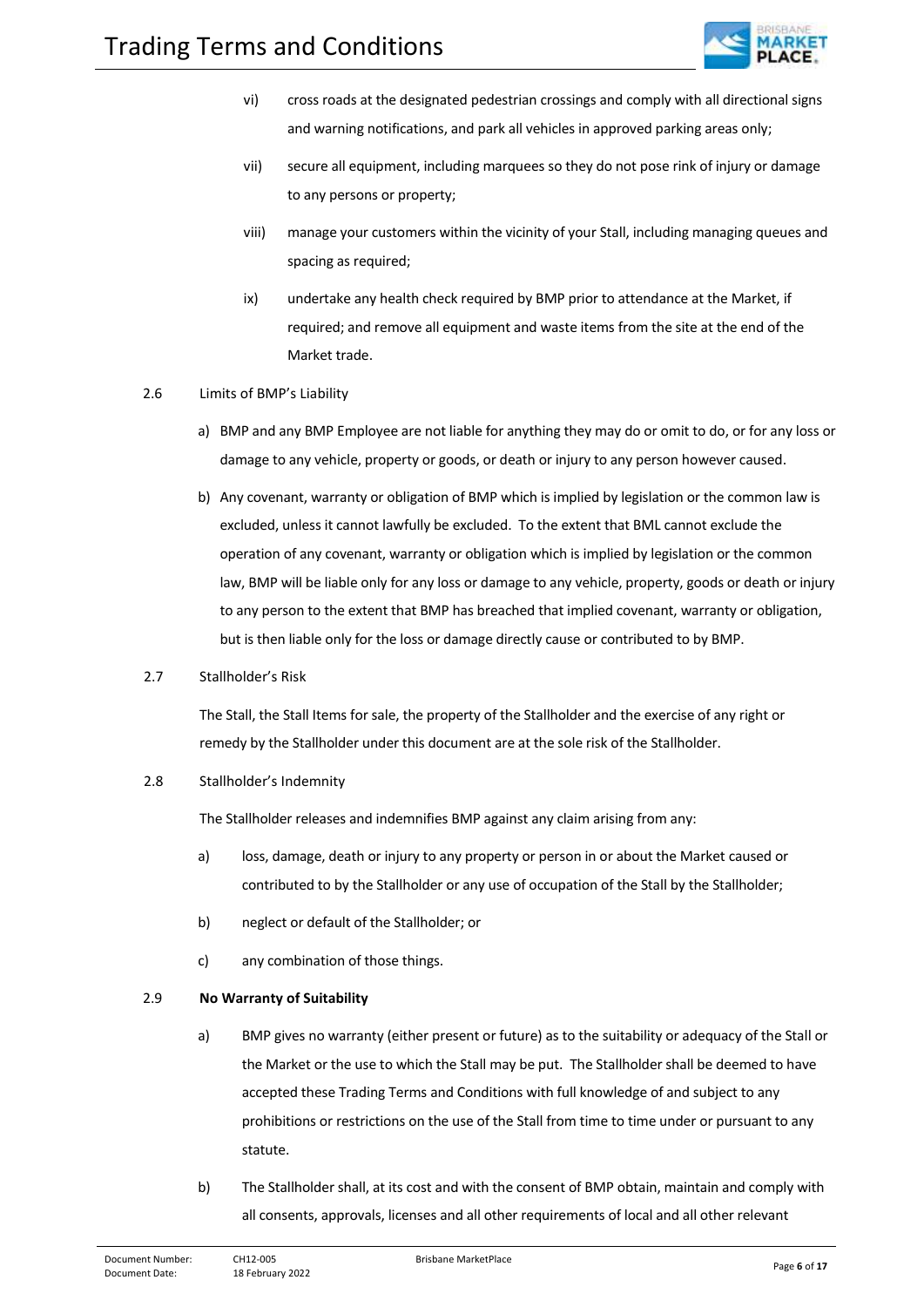

governmental authorities that may from time to time be necessary or appropriate for the Permitted Use and the conduct of the business of the Stallholder in the Stall, but not so as to affect any other lawful use of the Market. The Stallholder shall not permit any such consent, approval or license once given to lapse or be revoked.

#### <span id="page-6-0"></span>**3. Trading Terms**

#### 3.1 **Stallholder Applications and Allocation of Space**

- a) The use of a Stall is granted on the terms and conditions herein by BMP to the Stallholder and commence on the Occupation Date.
- b) Stalls are allocated to Stallholders on a weekly or monthly basis. All applications for a monthly Stall at the Markets must be made using BMP's standard application form for Stall bookings which is subject to BMP's approval in its sole discretion.
- c) Weekly Stalls for the Saturday Fresh Market may be requested by telephone, or in writing only. Any Stallholder approved for weekly attendance at the Market is deemed to accept these Terms and Conditions by entering the Market and operating a Stall.
- d) A Stallholder has a limited right to occupy a Stall in accordance with these Trading Terms and Conditions, and does not have any interest in the Land, exclusive possession, deemed ownership or security of tenure of any Stall at the Market.
- e) Stalls are allocated to Stallholders by BMP in its sole discretion and the location of Stall may change from time to time to facilitate the effective operation of the Market, without prior notice to the Stallholder.
- f) The Market may be subject to maintenance work, redevelopment work and other requirements from time to time and, accordingly, BMP reserves all rights to change the layout of the Market without prior notice. You agree to follow any direction by BMP to relocate your Stall location.
- g) Monthly Stall space sizes at the Market is capped at 10 Stalls per fruit and vegetable trader, all other Stall types are at BMP's discretion.

#### 3.2 **Price and Payment**

- a) Monthly Stallholders attending the Market will be billed monthly in advance for a monthly Stall location. Full payment (in cleared funds) of the Stall fee is required no later than the last Market day of the current month for the upcoming month of attendance for the Market.
- b) Monthly Stallholder Accounts:
	- i) Payment can be completed up to fourteen (14) days prior to the start of the trading month;
	- ii) Payment terms and methods are available on the Stallholder invoice and includes bpay, credit card and direct deposit/bank transfer;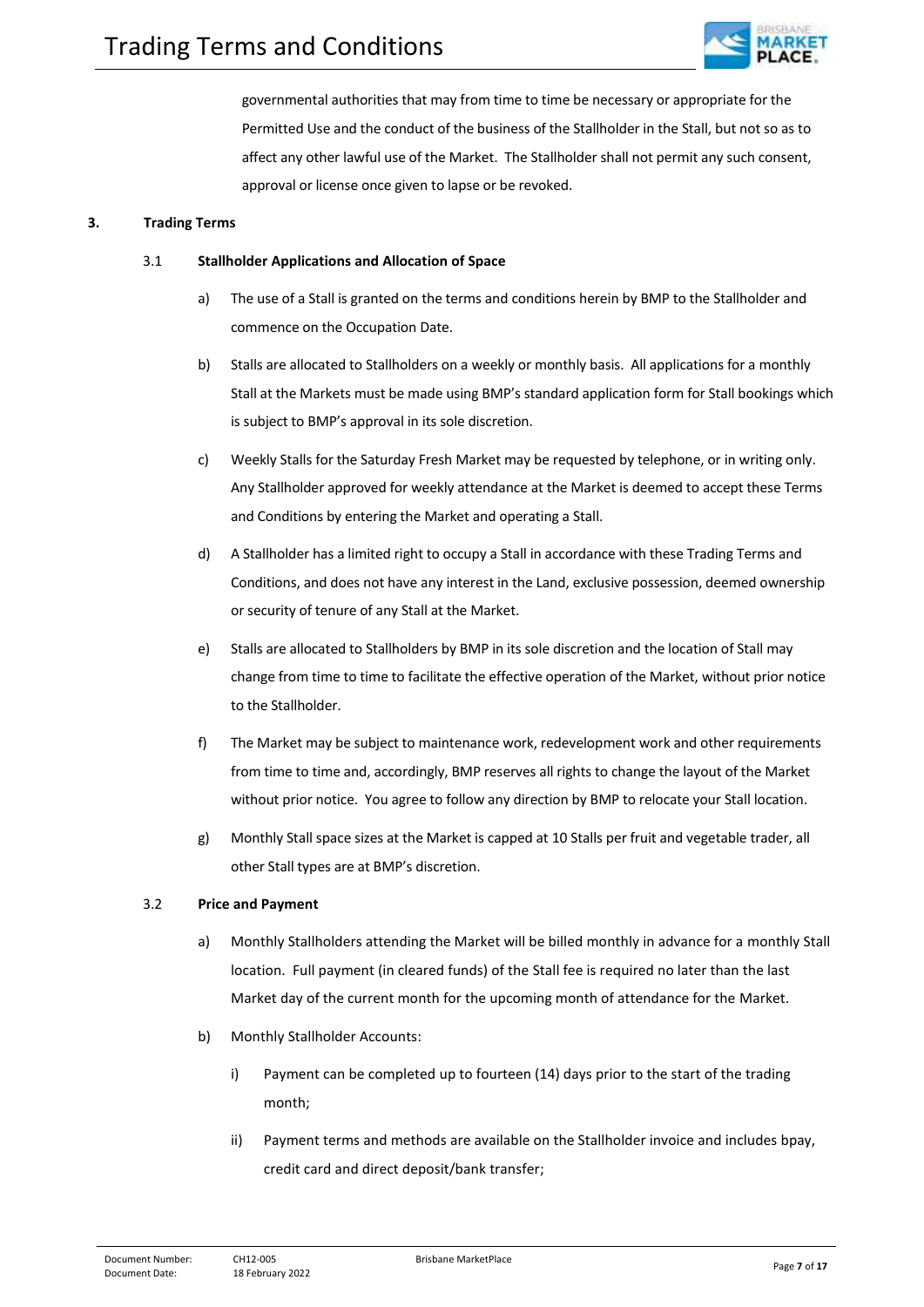

- c) BMP's online payment system does not store credit card details. All user credit card payments are managed by BMP's hosted bank payment system, which handles all credit card details. Credit card details are not retained by BMP.
- d) All Monthly Stallholders trading at the Market must ensure they duly and punctually pay, or cause to be paid, the allocated Stall Fees to BMP without demand. An administration fee of \$25 for Stall payments made five (5) days or more past the due date will be enforced to all Stallholders.
- e) Attending Stallholders may visit the Site Office to discuss Stall payments and booking changes. BMP Site Office hours for Stallholder business matters are 10am to 1pm on the last Market trading day of each month.
- f) Weekly Stallholders for the Market must book and pay by phone at time of Stall reservation. Weekly booking requests can only be requested until 2pm on the Thursday prior to the operation of the Market.
- g) In the event there has been a malfunction of BMP's online Stall management system, or any other reason which results in an overbooking of the Stall(s) at the Markets, BMP will use reasonable endeavors to contact the affected Stallholder(s) to inform them of the situation. BMP will offer the Stallholder an alternative Stall location or a refund of the fees paid by the Stallholder but will not have any liability to the Stallholder.
- h) Stallholders may book Stall Items or services for use on Market days which are outlined in the Stallholder Price List as 'Additional Services'. Stallholders may book additional services offered by BMP at the Market (subject to availability) and payment for the additional services must be made at the same time as payment for the Stall(s). Where BMP provides goods or services without specific charge to the Stallholder, then it is (or they are) deemed to be provided free of charge, and not to be associated with any other goods or services for which a charge is made. Accordingly, there is no contractual or other obligation upon BMP in respect of those goods or services.
- i) Stallholders who fail to comply with these Trading Terms and Conditions relating to Stall bookings and payments by the prescribed time period, will automatically surrender their allocated Stall for the entire upcoming month at the Markets.
- j) All moneys payable by Stallholders to BMP under these Trading Terms and Conditions are recoverable from the Stallholder as liquidated debts payable on demand.
- k) A review of Stall Fees will occur at least annually in June each year, with the revised fee structure to apply from 1 July each year. The revised fee structure will be notified to Stallholders prior to the commencement of the new financial year. The Owner reserves the right to review Stall Fees from time to time at its absolute discretion.

#### 3.3 **Trading Times**

a) All Stallholders must: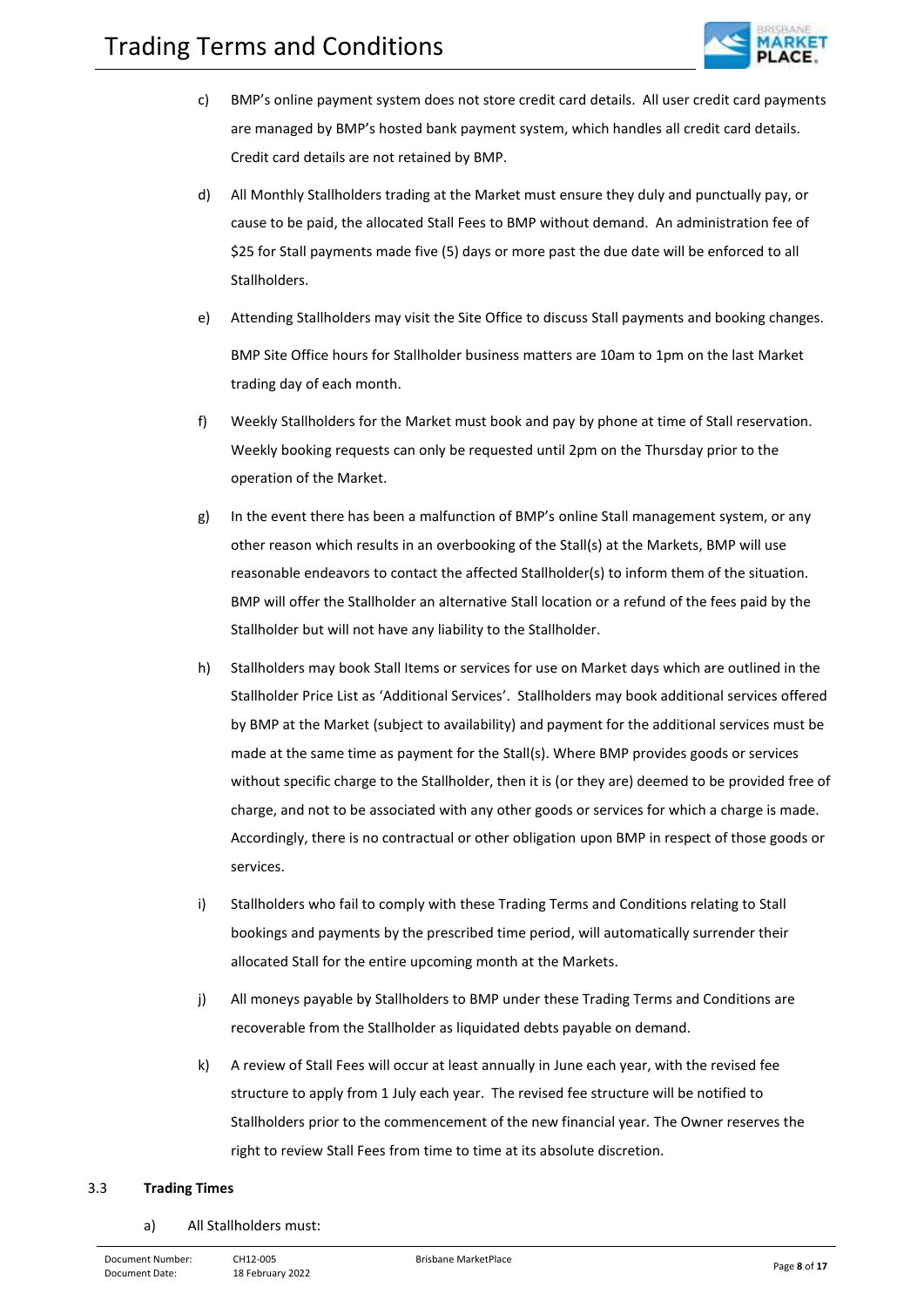

- i) comply with the trading times for "Setup" and "Exit" as described in clause 3.3c;
- ii) arrive at the Market site at a time that allows them to set up their Stall for operation by the Customer Trading Period as described in clause 3.3b;
- iii) vacate the Market site on completion of trading within the designated exit period. Please note these times are subject to change; and
- iv) at the Stallholders expense keep the allocated Stall area in good order and condition and free of waste, stock, and equipment.
- b) Customer Trading Periods:

| <b>Market</b>         | <b>Customer Trading Periods</b> |
|-----------------------|---------------------------------|
| Saturday Fresh Market | 6am - 12 noon                   |

c) Stallholder Entry and Exit Times:

| <b>Market</b>         | <b>Set Up Period</b> | <b>Exit Period*</b> |
|-----------------------|----------------------|---------------------|
| Saturday Fresh Market | $3.15 - 5$ am        | 12:15 - 2pm         |

*\* Exit is not permitted until 15 minutes after Market closing to ensure that customers have cleared the Market area.*

- d) Stallholder entry to the Market is subject to the Stallholders prior payment to BMP of the Stall fee and any charges for additional services that are payable by the Stallholder. Stallholders may be refused entry to the Market if BMP has not received the Stall Fees and charges for the allocated Stall.
- e) Stallholders must completely set up their allocated Stall prior to the Customer Trading Period and must occupy their allocated Stall for the entire Customer Trading Period. Stalls must not be packed down until after completion of the Customer Trading Period.
- f) BMP reserves the right to move Weekly and Monthly Stallholders to an alternative Stall location within the Market, without notice or consultation.
- 3.4 Public liability insurance is required for Stallholders providing a dine-in food offering, for rides and entertainment providers, and for Stallholders who set up equipment and stock on a Friday or leave Market Stall equipment or stock on the Land. When required, public liability insurance must be at least \$10 million per occurrence.
- 3.5 Notwithstanding clause 3.4, all Stallholders seeking BMP's consent to store equipment or fixtures at Brisbane MarketPlace must, as a precondition of BMP's consent:
	- a) provide evidence of public liability insurance in the amount of \$10 million per occurrence;
	- b) comply with BMP's pest management plan and pay all costs associated with managing the plan when storing equipment on site or utilising BMP's shipping container storage facility; and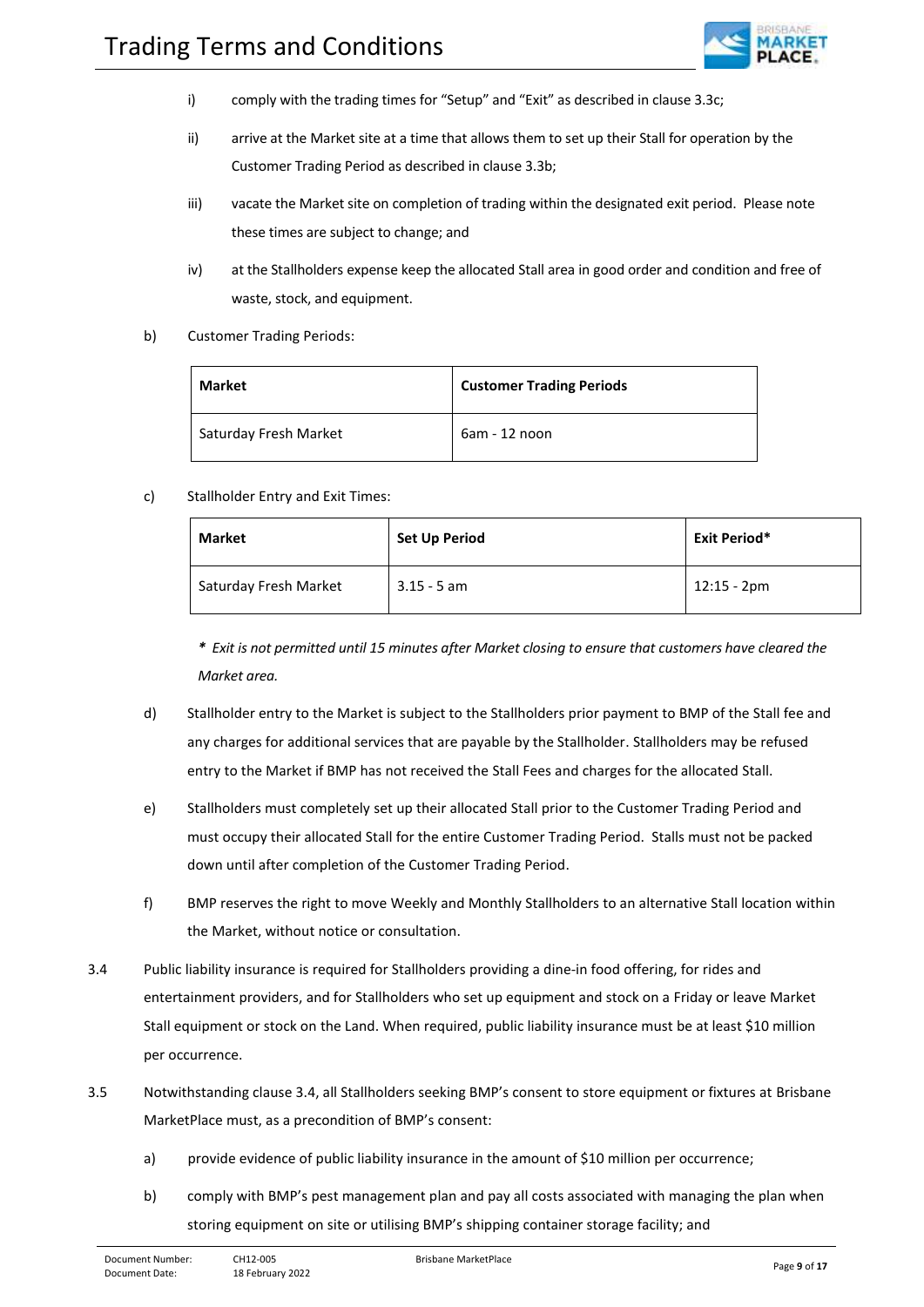

c) provide evidence that the stored items are secure and can be locked up.

#### 3.6 **Stallholder Guidelines**

- a) Where a Stallholder applies to BMP to use or sell electrical equipment during Market operations, the Stallholder must have all electrical items tested and tagged by an authorised certified electrical contractor.
- b) In order to ensure that there is a variety and high standard of goods at the Markets, BMP limits the number of Stalls that may sell goods of a particular category.
- c) Stallholders agree that BMP may include on its website, social media pages and newsletter, the Stallholder's Stall name and a description or image of the Stall, goods and services sold by the Stallholder for advertising purposes.
- d) Monthly Stallholders wishing to change or add to the current goods or services sold must submit in writing to BMP a list of the goods sold, or services provided for approval, along with the intended change(s) to the goods sold or services provided, prior to any Market days booked by the Stallholder. BMP may cancel a Stallholder's prior approval to occupy a Stall at a Market if the goods or services offered for sale are significantly different from the approved goods and services or if the goods are of poor quality.
	- e) Stallholders do not have any exclusive rights on the sale of any product type or services throughout any Market. BMP reserves the right to choose the occupant of any Market Stall, as well as the goods and services to be sold at each Stall.
	- f) Stallholders are not permitted to sell offensive, illegal, prohibited, counterfeit or unauthorised goods. This includes but not limited to:
		- i) weapons, knives and swords, including martial arts and display pieces;
		- ii) guns, replica guns and toys guns;
		- iii) pornography;
		- iv) tobacco and tobacco related instruments and smoking and vaping apparatus, including nicotine and flavourings;
		- v) alcohol, drugs, medications, and illicit substances; or
		- vi) counterfeit goods of any kind.
- g) Stallholders must undertake to provide Market customers with excellent goods, services and customer service. BMP will not permit a Stallholder to sell substandard quality goods. Where the goods are determined to be substandard by BMP in its absolute discretion, BMP reserves the right to remove the Stallholder from trading at the Market.
- h) All goods that include foods must be kept in an environment that promotes Brisbane City Council (BCC)'s safe food handling techniques. Stallholders are required to comply with relevant legislation and codes in relation to the sales of food, food handling and storage BMP promotes safe food handling and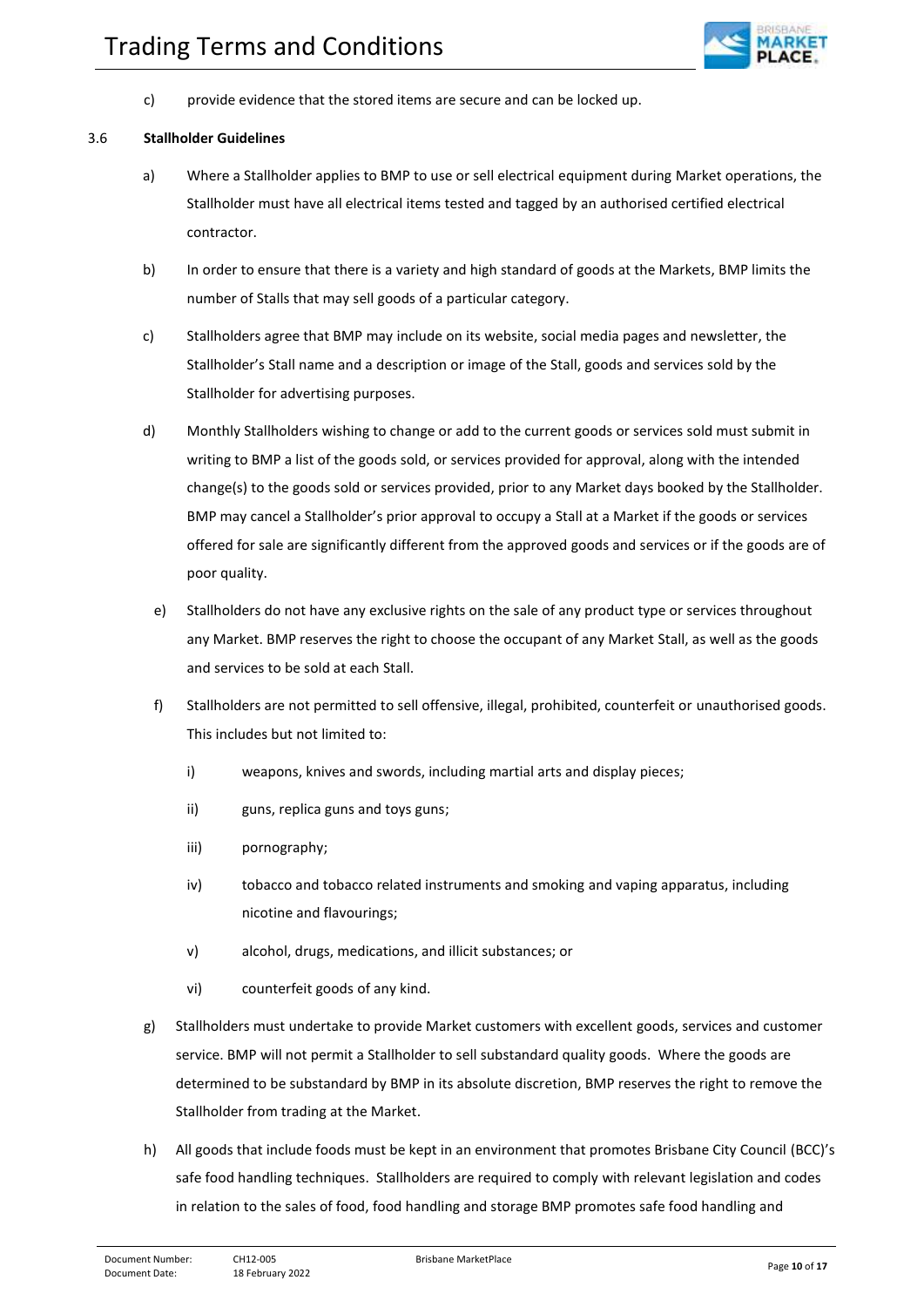

hygiene. BCC regularly inspects foods Stalls at the Markets to ensure that food handling meets BCC's safe food standards.

- i) Where a Stallholder applies to BMP to sell food at the Markets, the Stallholder must attach to the application copies of all relevant permits and licenses relating to the sale of food. For further information regarding food permits and licenses visit [https://www.brisbane.qld.gov.au/laws-and](https://www.brisbane.qld.gov.au/laws-and-permits/laws-and-permits-for-businesses/food-business-licences/starting-a-new-food-business/market-food-stall)[permits/laws-and-permits-for-businesses/food-business-licences/starting-a-new-food-business/Market](https://www.brisbane.qld.gov.au/laws-and-permits/laws-and-permits-for-businesses/food-business-licences/starting-a-new-food-business/market-food-stall)[food-Stall.](https://www.brisbane.qld.gov.au/laws-and-permits/laws-and-permits-for-businesses/food-business-licences/starting-a-new-food-business/market-food-stall)
- j) All Stallholders who sell plants, soil, mulch, or turf as declared 'High Risk' items by Department of Agriculture, Forestry and Fisheries must comply with the storage and movement controls under the *[Biosecurity Act 2014](https://www.legislation.qld.gov.au/view/html/inforce/current/act-2014-007)*, everyone including individuals and organisations has a general biosecurity obligation to take all reasonable steps to prevent the spread of fire ants.
- k) Stallholders in attendance at a Market must comply with the National Fire Ant Movement Controls, including:
	- i) understanding what fire ants look like and what materials they could be moved in;
	- ii) being aware if you are living or working in a fire ant biosecurity zone and the movement controls that apply to you and materials you are working with;
	- iii) taking all reasonable steps to ensure you do not spread fire ants when producing, storing, and moving materials;
	- iv) checking the fire ant advice tool to check if you can legally move your materials within or out of the biosecurity zones before doing so; and
	- v) understanding that a biosecurity instrument permit may be required to move some materials.

For more information regarding fire ant movement controls please visit [https://www.fireants.org.au/treat/business-and-industry/movement-controls.](https://www.fireants.org.au/treat/business-and-industry/movement-controls)

- l) Stallholders operating amusement devices must ensure that they comply with all relevant legislation including but not limited to Work Health and Safety Regulations 2011 Division 4, Subdivision 2, and Sections 241 and 242. Find out more a[t www.legislation.qld.gov.au/legisltn/current/w/workhsr11.](http://www.legislation.qld.gov.au/legisltn/current/w/workhsr11)
- m) Stallholders operating amusement equipment at a Market must carry at all times:
	- i) A current certificate of registration;
	- ii) current records of maintenance schedules;
	- iii) current permits; and
	- iv) all staff members working in the Stall must hold and carry on their person a valid Blue Card certification.
- n) BMP reserves all rights in its absolute discretion to:
	- i) reject an application to sell or supply goods and services at BMP;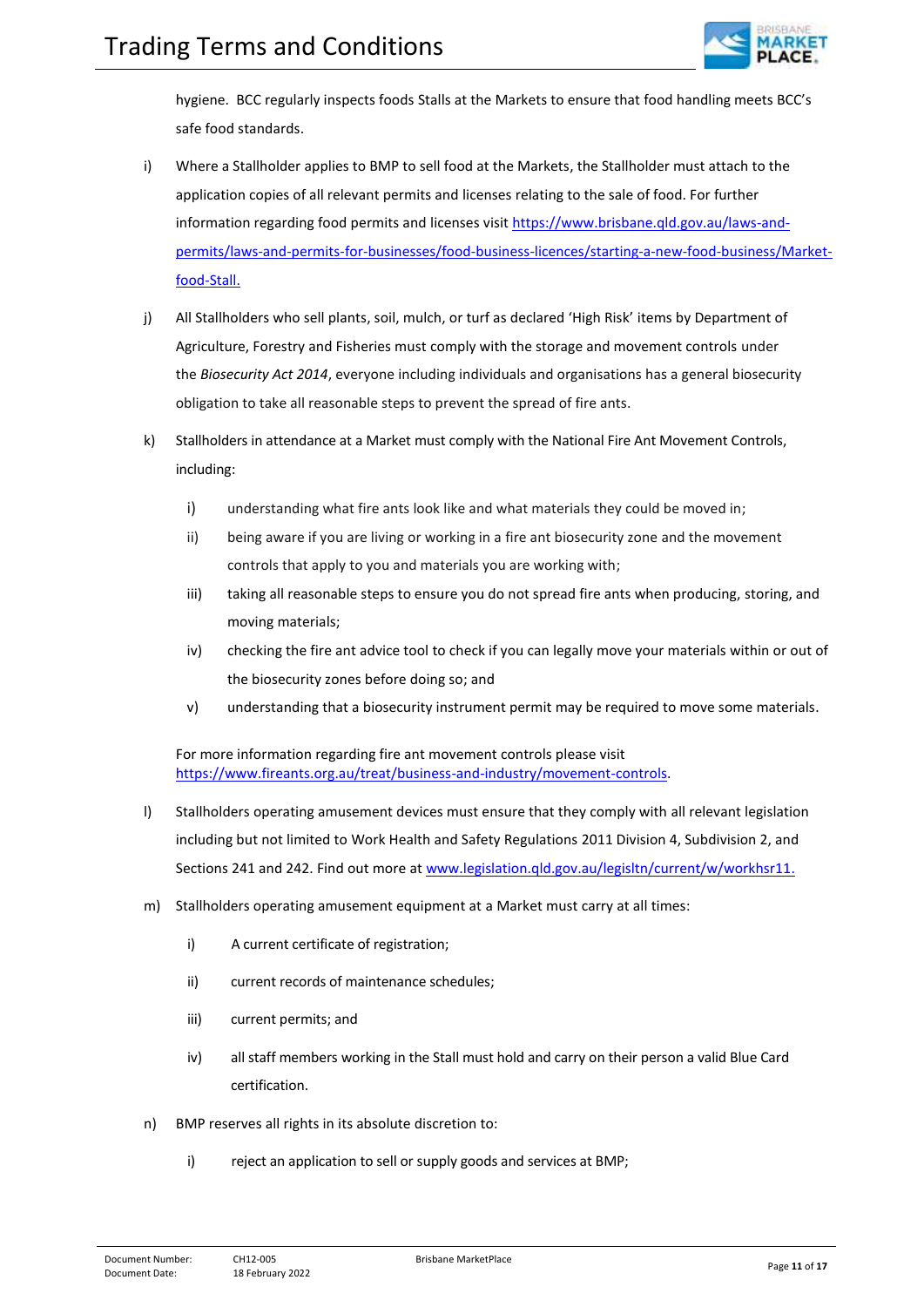

- ii) audit a Stall to ensure it complies with these Trading Terms and Conditions without prior notice to the Stallholder. If a Stallholder is non-compliant then BMP, in its absolute discretion, may direct the Stallholder to cease operation and vacate the Markets and the Land immediately; and
- iii) direct a Stallholder to remove goods from a Stall at any time.

#### 3.7 **Cancellation of Stall or Stall Items**

- a) Bookings of any Weekly Stall or Monthly Stall or Stall Items may be cancelled by BMP or the Stallholder at any point prior to payment. After payment is made by the Stallholder, no refund or credit is available under any circumstances, except as otherwise required by law (including Australian Consumer Law).
- b) Paragraph 3.7(a) does not affect the Stallholders rights in the event that the Stallholder has a genuine and valid legal complaint about the way BMP has provided its services to the Stallholder.
- c) BMP reserves the right to immediately terminate any Stall bookings and/or Stall item bookings made by a Weekly Stallholder or Monthly Stallholder, without reason and in our absolute discretion. Should BMP terminate the bookings under this paragraph 3.7(a), BMP agrees to refund any payments made for all future Market days. BMP also reserves the right to deduct from any payments received or invoice you for the cost of remedying any damage or cleaning required, resulting from any damage caused by the Stallholder on the Land.

#### 3.8 **Leave of Absence**

- a) All Saturday Fresh Market Stalls are expected to trade at all Market days during the booking period. A Stall position is made available on the basis the Stallholder will operate on all Market days. If a Stallholder decides that they require time off from the Market, the Stallholder must submit a leave of absence form via the BMP website no less than one (1) calendar month prior to the requested leave date. Monthly Stallholders are entitled to one (1) calendar month leave of absence during a Financial Year without penalty. Monthly Stallholders who fail to submit this request in writing will automatically surrender their Monthly position and be required to reapply for a Monthly Stall on their return. Leave of absence approvals will be at BMP's discretion and will be based on the receipt date of the request to ensure the Market still present to an acceptable level.
- b) A Stallholder who is unable to trade at the Market due to an unforeseen emergency must contact BMP prior to the Market day on the relevant contact number below:

BMP Office Number (07) 3915 4277 Monday to Thursday 8am - 3.30pm, Friday 8am – 2pm.

BMP Hotline Number 0452 502 815 Saturday 3.15am - 2pm.

BMP has the right to remove a Stallholder who fails to comply with 3.8(a) or 3.8(b). Refunds are not available for any pre-paid Stalls that do not trade on the specified date.

## 3.9 **Wet Weather Policy**

a) The Saturday Fresh Market is an all-weather Market, trading under roof cover. All Stallholders who have booked and paid for a Stall should attend the Market, regardless of the weather. Stallholders are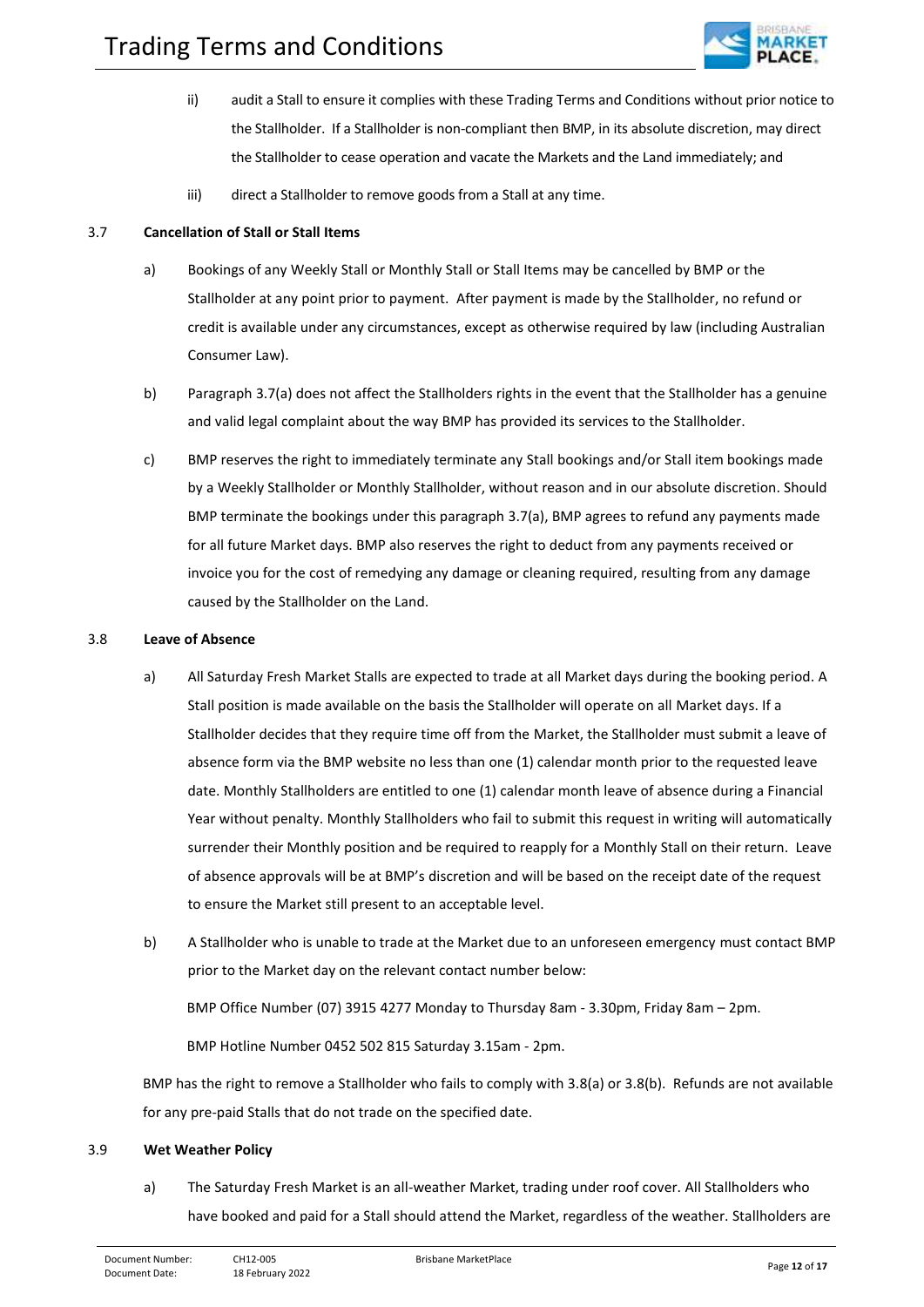

encouraged to be prepared for all weather conditions to ensure they can maintain their business operation throughout the Customer Trading Period.

- b) There are no refunds (including for pre-paid Stalls or Stall accessories) in the case of wet weather or if the weather deteriorates during the day. BMP is not held responsible and is not liable for any damage or loss that may result from a Stallholder's decision to trade in adverse weather.
- c) BMP may in its sole discretion decide to cancel or suspend a Market due to adverse weather conditions. BMP will not be held responsible and will not be liable for any damage or loss that may result from BMP's decision to cancel or suspend a Market due to adverse weather conditions.

#### 3.10 **Cancelled Markets**

- a) In the unlikely event BMP cancels a Market due to circumstances beyond its control, BMP will attempt to notify all Stallholders by either email, phone and/or SMS and will, in addition, place a notification on our website. In these circumstances, any fully paid Stallholder fees will be transferred to the next trading day (where applicable) or applied as a credit to future bookings.
- b) In the unlikely event that a Market site is disrupted as a result of a service provider, BMP will not be held liable for any loss of product and access to the site will be at the Stallholder's risk until services are reinstated.

#### 3.11 **Sale or Transfer of Ownership of Stall Businesses**

- a) BMP has exclusive rights to all Stalls at the Market. The sale of a Stallholder's business must not include the attachment of a Stall site/space or right to a space at the Market. The occupancy of a Stall is personal and not transferable. Where a Stallholder sells their business, the new business owner must make a separate application to BMP for a Stall. For the avoidance of doubt, BMP will not permit any unauthorised person access to the Markets nor any Stall. BMP must be notified in writing seven (7) working days prior to the next applicable Market trading day, of the proposed sale of a Stallholder's business.
- b) The Stallholder is not permitted to share, assign, transfer, sub-license or allow unauthorised persons to use the Stall or the Stall Items.

#### 3.12 **Communications**

- a) The primary method of communication to Stallholders is by email. To ensure all notifications are received, Stallholders are advised to:
	- i) ensure their email address and other contact details are kept up to date with BMP, as BMP will often send out information flyers, newsletters and essential communications relating to the Market. A hard copy of this information is available at the BMP information booths at the Market if the Stallholder does not have email address. It is the responsibility of the Stallholder to keep themselves informed of any events that may affect the Markets;
	- ii) sign up to receive the BMP e-newsletter (which is sent via email); and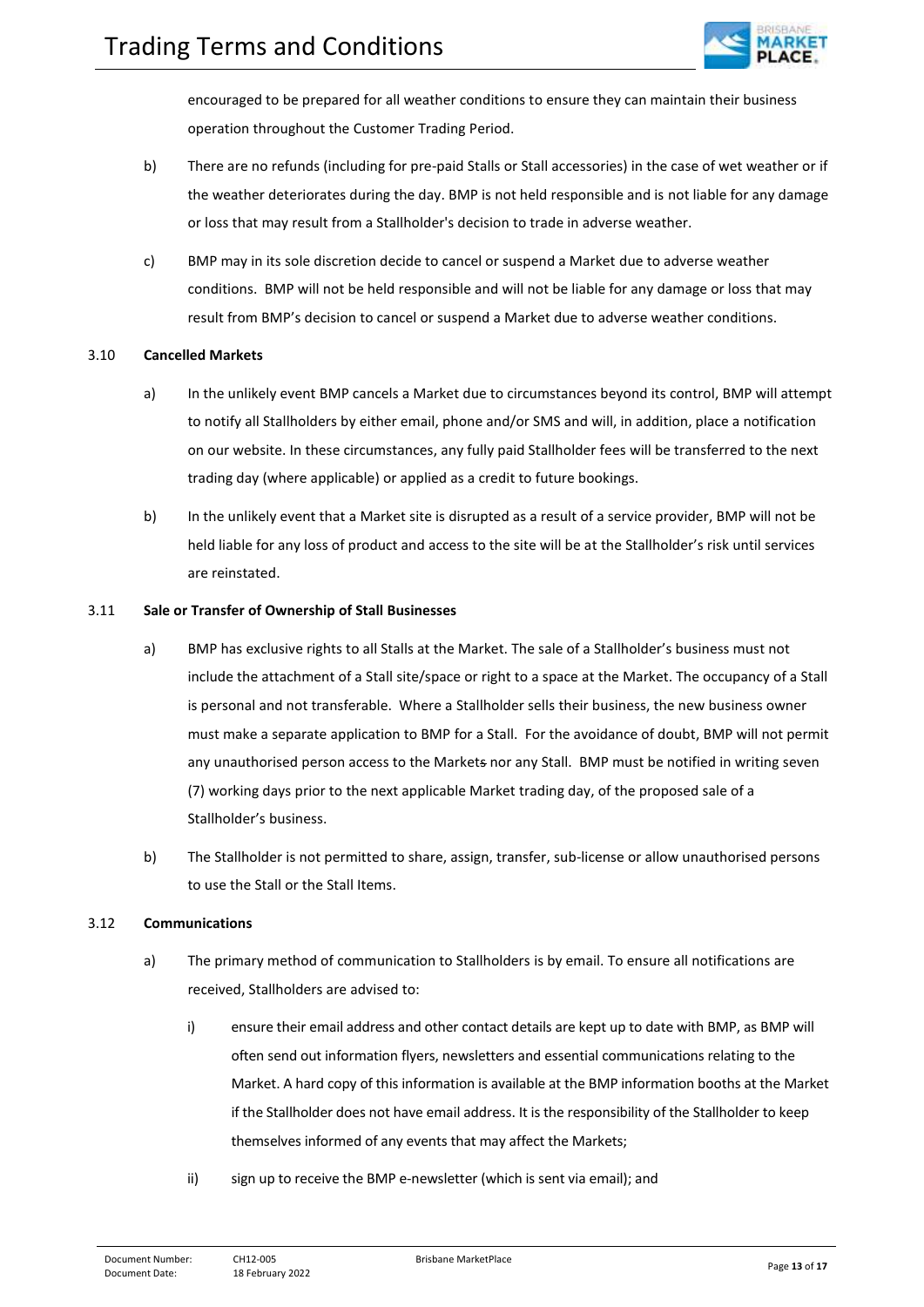

- iii) like and follow us on Facebook [\(https://www.facebook.com/BrisbaneMarketPlace/\)](https://www.facebook.com/BrisbaneMarketPlace/) and Instagram [\(https://www.instagram.com/brisbaneMarketplace/\)](https://www.instagram.com/brisbanemarketplace/).
- b) Stallholders should direct all non-urgent concerns regarding Market operations, or concerns regarding any other Stallholder, to BMP's office during business hours: Monday to Thursday 8am – 3.30pm, Friday 8am – 2pm, and not on Market days.

#### <span id="page-13-0"></span>**4. Marketing**

BMP may from time to time promote and market the Saturday Fresh Market through the use of social media platforms, website, radio and other advertising mediums. Stallholders consent to the use of any pictures, images or videos of their Stall being used in any such promotion. Stallholders must provide consent for the use of personal images of employees in promotions if requested by BMP, and must participate in any activation, promotion or competitions that are arranged by BMP.

#### <span id="page-13-1"></span>**5. Market Rules and Regulations**

5.1 The Brisbane Markets Regulations apply to all Stallholders and their employees who are approved to trade at any Stall at the Market. Compliance with the Brisbane Markets® Regulations is an essential condition of BMP's approval for Stallholders to trade at the Market, and can be accessed at [https://brisbaneMarkets.com.au/documents/2017/09/brisbane-Markets-regulations.pdf.](https://brisbanemarkets.com.au/documents/2017/09/brisbane-markets-regulations.pdf)

#### <span id="page-13-2"></span>**6. General provisions**

- 6.1 BMP is not liable for any breach of its obligations resulting from causes beyond BMP's reasonable control including industrial action by BMP Employees or that of any other party, floods, weather conditions or natural disasters.
- 6.2 Except as otherwise provided by law, BMP limits its cumulative and aggregate liability to any Stallholder (including liability arising from any damage or loss) to the value of one month's Stall Fees received from the Stallholder in the preceding month.
- 6.3 No waiver by BMP, in exercising any right, power or provision in these Trading Terms and Conditions shall operate as a waiver of any other right or of that same right at a future time; nor shall any delay in exercise of any power or right be interpreted as a waiver.
- 6.4 In the event of a dispute arising out of or in connection with these Trading Terms and Conditions or any contract between the Stallholder and BMP, then the Stallholder agrees to attempt to settle the dispute by engaging in good faith with us in a process of mediation before commencing arbitration or litigation.
- 6.5 These Trading Terms and Conditions shall be governed by and construed in accordance with the law of Queensland, Australia, and shall not be governed by the United Nations Convention on Contracts for the International Sale of Goods, the application of which is hereby expressly excluded.
- 6.6 If any of these terms is at any time held by any jurisdiction to be void, invalid or unenforceable, then it shall be treated as changed or reduced to the extent minimally necessary to bring it within the laws of that jurisdiction and to prevent it from being void and it shall be binding in that changed or reduced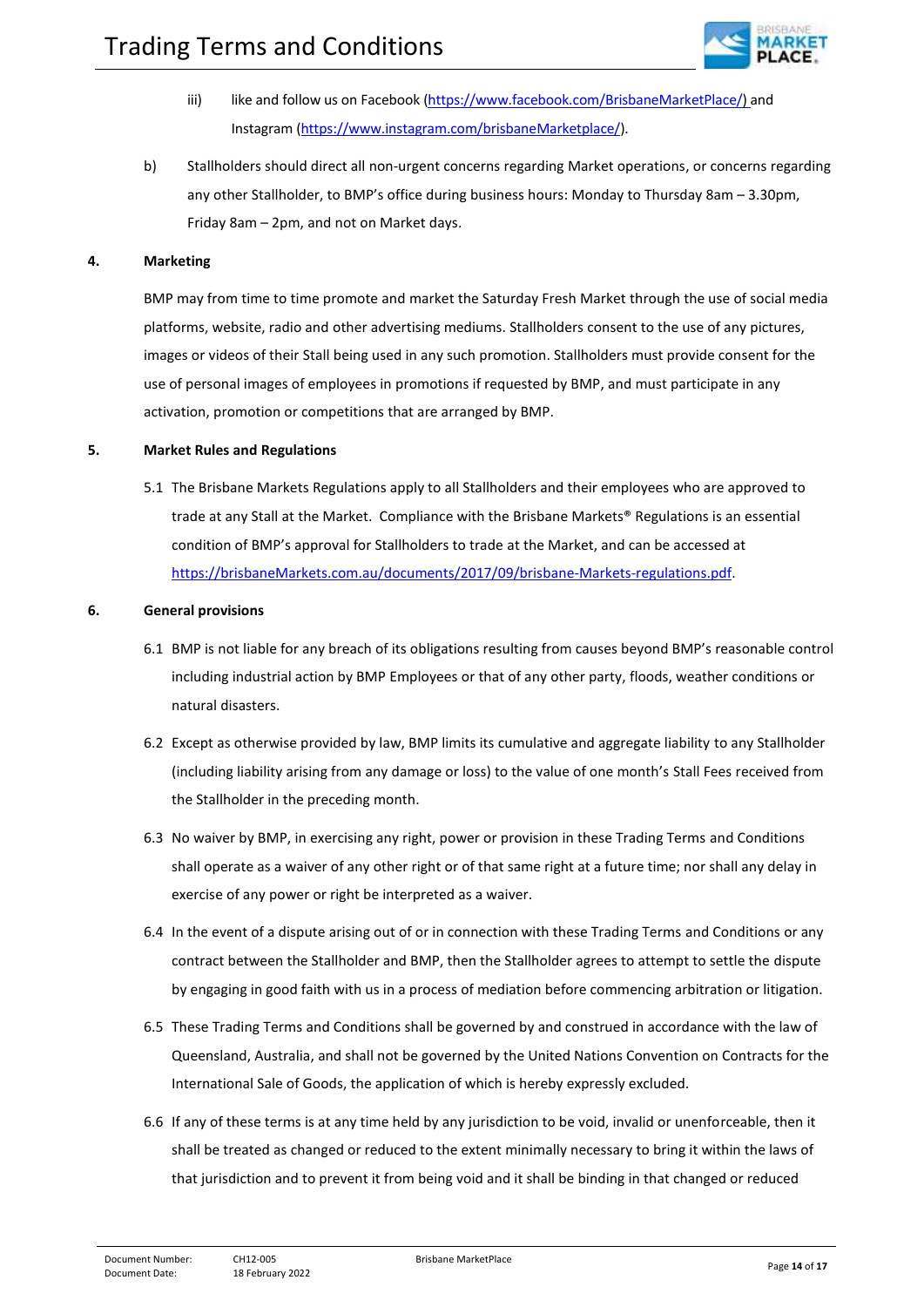

form. Subject to that, each provision shall be interpreted as severable and shall not in any way affect any other of these terms.

### <span id="page-14-0"></span>**7. Policy Statement**

- 7.1 BMP Stallholders must ensure that all Stalls meet the requirements set out in the Operating Standards Manual before commencing trade at any Market and ensure continued compliance.
- 7.2 BMP Stallholders must adhere to BMP's merchandise, presentation, operation, and safety standards as set out in these Trading Terms and Conditions and the Operating Standards.
- 7.3 Where a Stallholder operates its Stall during the Market; in order to avoid any doubt and, in addition to the obligations set out in these Trading Terms and Conditions, the Stallholder acknowledges and agrees to be bound by the Operating Standard Manual (Appendix A).
- 7.4 BMP conducts presentation and product audits of Stallholder businesses from time to time, in accordance with the Operating Standards manual to maintain a minimum standard.
- 7.5 BMP is committed to ensuring all Stallholders comply with applicable health and safety standards, presentation, product quality, Government compliance and legislation, in addition to compliance with these Trading Terms and Conditions and Operating Standards Manual.
- 7.6 BMP may, by written notice to Stallholders, make (and subsequently alter) any rules and regulations (the Regulations) or operating requirements (Operating Standards Manual) that BMP may reasonably require for the safety, pedestrian and traffic management, good order, difference and operation of the Markets. Stallholders must comply with the Regulations and the Operating Standards Manual as if these were covenants in this document or a copy of them being provided to the Stallholder.

## <span id="page-14-1"></span>**8. Definitions**

8.1 In this Agreement, unless the context otherwise requires:

**Ancillary Documents** means in respect of any Market conducted by BMP:

- a) the Operating Standards Manual;
- b) on the Land owned by BML, the General Terms and Conditions of Entry, the BML Regulations and BML Privacy Policy as published by BML from time to time.

**BMP** means Brisbane MarketPlace Pty Ltd ABN 67 106 709 077 its successors and assigns.

**BMP Employee** means each Employee engaged by BMP.

**BML** means Brisbane Markets Limited ABN 39 064 983 017.

**BML Privacy Policy** means the policy established by BML in relation to personal information collected by BML concerning persons entering on the Land.

**Brisbane Markets Regulations** means the rules and regulations established by BML in respect of the use, occupation and entry upon the the Land.

**Dangerous Goods** means dangerous goods within the meaning of the Dangerous Goods Act 1985.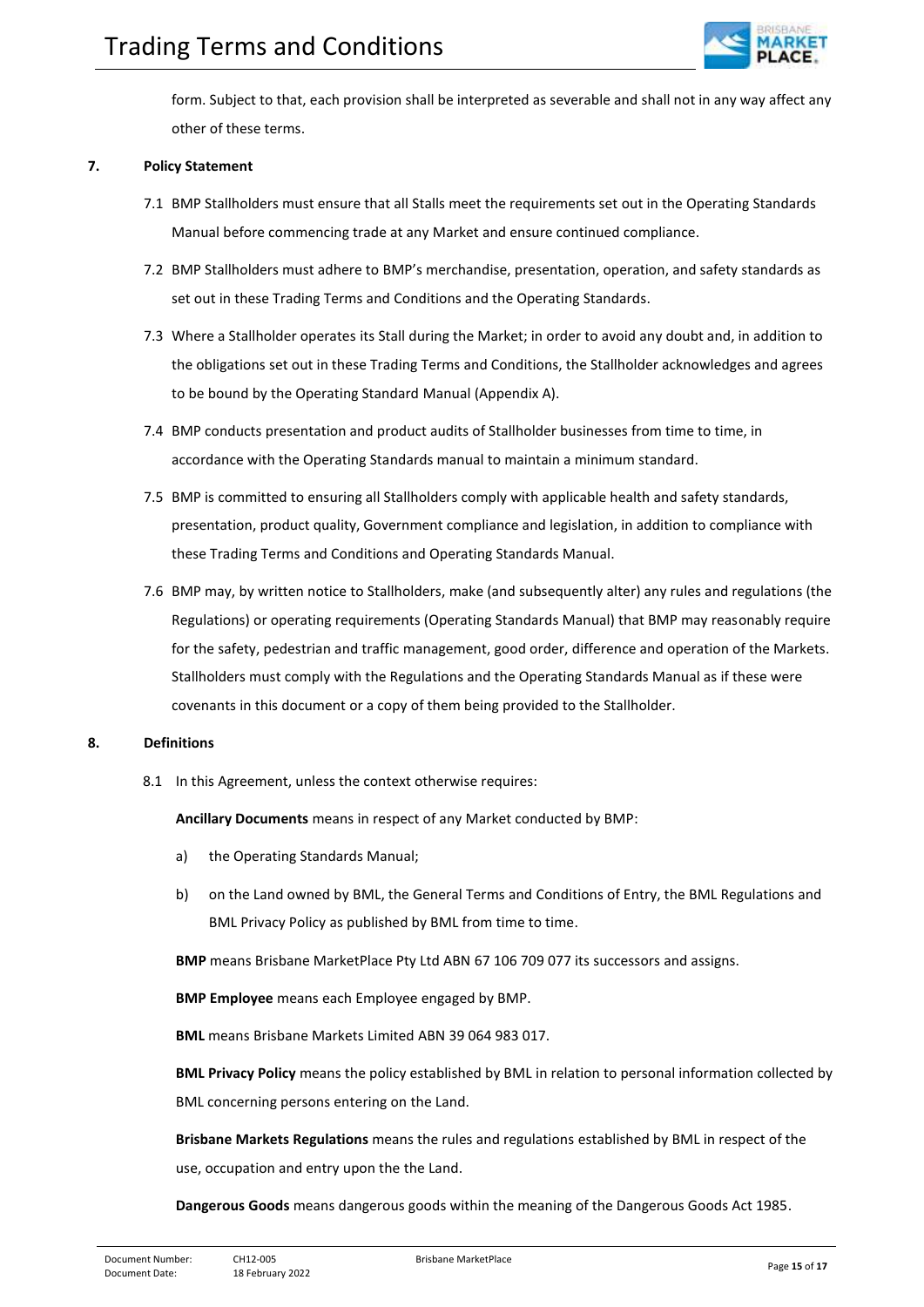

**Dispute Notice** means a notice in writing from BMP to the Stallholder in relation to the Stallholder's breach of these Trading Terms and Conditions or any of the associated documents.

**General Terms and Conditions of Entry** means the conditions of entry imposed by BML on each person who enters the Land.

**GST** means a goods and services tax within the meaning of the A New Tax System (Goods and Services Tax) Act 1999.

**Hazardous Chemical** includes gas, inflammable liquid, explosive substance, pesticide, herbicide, fertiliser and other chemicals.

**Land** means the land situated at 250 and 385 Sherwood Road, Rocklea in Queensland, owned by BML.

**Market** means each Market operated by BMP on the Land.

**Market Trading Hours** means from the trading hours determined by BMP in its sole discretion.

**Month** means a calendar month.

**Monthly Stall** is a Stall that is to be used by a Monthly Stallholder.

**Monthly Stallholder** is a Stallholder who is allocated a Stall by BMP on a month-to-month basis (with Stall Fees payable based on the number of Saturdays in each month), subject to the Stallholder's ongoing compliance with these Trading Terms and Conditions.

**Occupation Date** means the date on which the Stallholder first occupied a Stall at the Markets, whether that occurred under these Trading Terms and Conditions or any earlier version of these Trading Terms and Conditions.

**Operating Standards Manual** means any manual or guide established by BMP or an Owner from time to time regarding the manner and standard which must be met by any person operating at a Market or on the Land.

**Owner** means in respect of any Market conducted on the Land, BML.

**Privacy Policy** means BMP's policy in relation to personal information collected by BMP which is attached to these Trading Terms and Conditions.

**Person** includes any person, company, corporation, body corporate, association, firm, business or partnership accessing or present at the Market or Land.

**Saturday Fresh Market** means the Market conducted by BMP on the Land each Saturday involving the sale of fresh food, lifestyle products and other items permitted by BMP from time to time.

**Schedule of Fees and Charges** means the schedule published by BMP from time to time setting out the Stall Fees, fees for Stall Items and additional services that may be provided by BMP.

**Stall** means a designated area (as determined in BMP's sole discretion) that is allocated to a Stallholder from time to time where the Stallholder may Market and sell certain products which are consistent with the purpose of the Market and the particular Market Precinct.